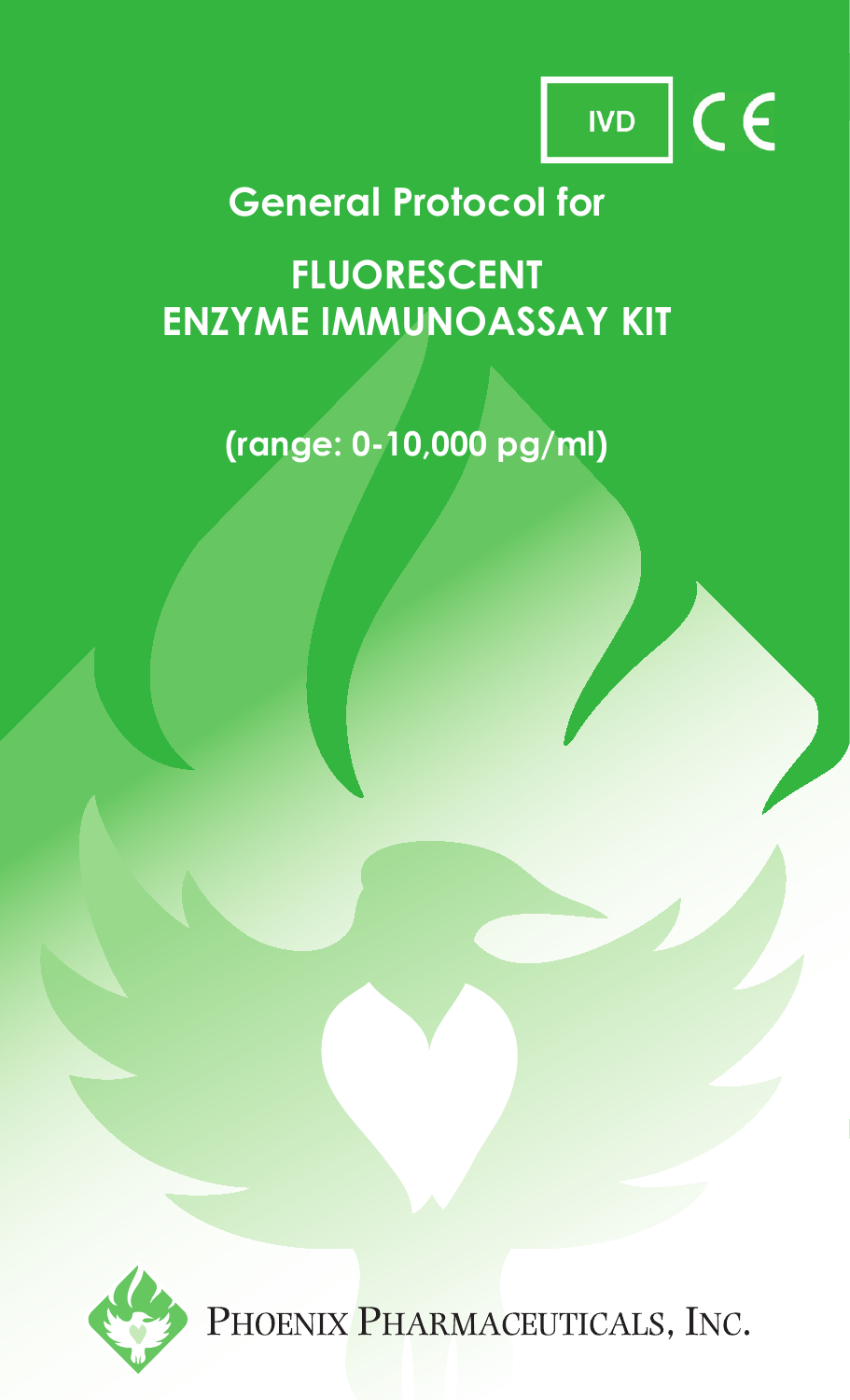#### EN **TABLE OF CONTENTS**

| 1.               |                                                       |  |  |  |  |
|------------------|-------------------------------------------------------|--|--|--|--|
| 2.               |                                                       |  |  |  |  |
| 3.               |                                                       |  |  |  |  |
| $\overline{4}$ . |                                                       |  |  |  |  |
| 5.               |                                                       |  |  |  |  |
| 6.               |                                                       |  |  |  |  |
| 7.               | General Principle of Fluorescent Enzyme Immunoassay 4 |  |  |  |  |
| 8.               |                                                       |  |  |  |  |
| 9.               |                                                       |  |  |  |  |
|                  | A.                                                    |  |  |  |  |
|                  | $\mathbf{B}$ .                                        |  |  |  |  |
|                  | C.                                                    |  |  |  |  |
|                  | D.                                                    |  |  |  |  |
| 10.              |                                                       |  |  |  |  |
| 11.              |                                                       |  |  |  |  |
| 12.              |                                                       |  |  |  |  |
|                  | A.                                                    |  |  |  |  |
|                  | <b>B.</b>                                             |  |  |  |  |
|                  | C.                                                    |  |  |  |  |
|                  |                                                       |  |  |  |  |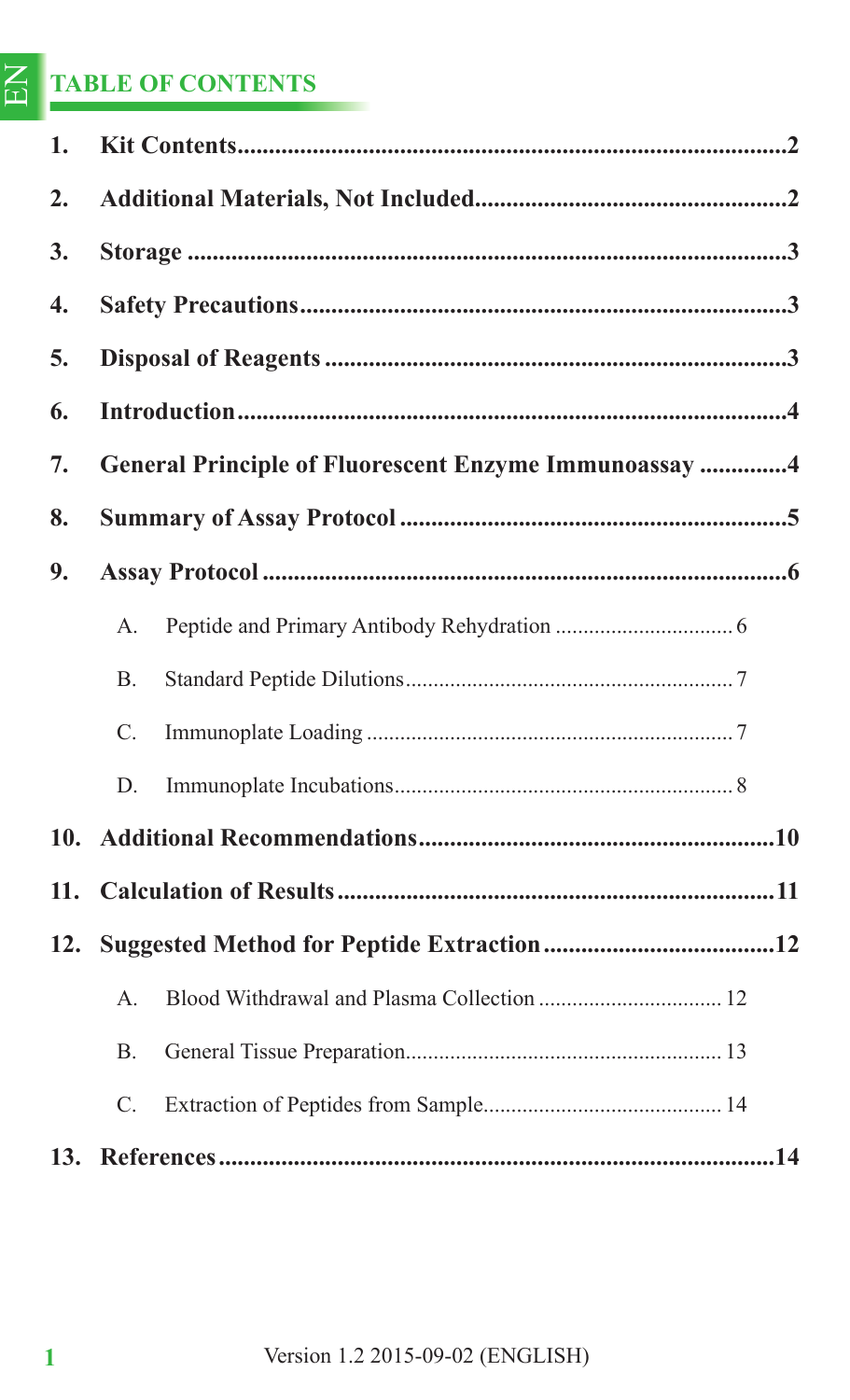# **KIT CONTENTS**



- **1.** Assay buffer concentrate *(50ml, 20x)* .......................**Catalog no. FEK-BUF**
- 2. Pre-coated fluorescent EIA plate *(1 plate)* ..........Catalog no. FEK-PLATE
- **3.** Acetate plate sealer (APS) *(3 pieces)* ....................... **Catalog no. FEK-APS**
- **4.** Primary antibody (rabbit anti-peptide IgG) *(1 vial, lyophilized)*
- **5.** Standard peptide *(1 vial, lyophilized)*
- **6.** Biotinylated peptide *(1 vial, lyophilized)*
- **7.** Streptavidin-horseradish peroxidase (SA-HRP) *(30μl)* ...............................................**Catalog no. FEK-SA-HRP 8.** Substrate solution *(12ml).....................*............**Catalog no. FEK-Substrate 9.** Positive control *(1 vial, lyophilized)* **10.** Stable peroxide solution *(1.5ml)*............................**Catalog no. FEK-Stable**
- **11.** Stop solution *(12ml, ready to use)* ...........................**Catalog no. FEK- Stop**
- **12.** General protocol *(1 booklet)*

# **ADDITIONAL MATERIALS, NOT INCLUDED**

- **1.** Top reading fluorescence microtiter plate reader (325nm to 420nm) (required)
- **2.** Micropipette with disposable pipette tips (required)
- **3.** Absorbent material for blotting (required)
- 4. Vortex (required)
- **5.** Curve-fitting software capable of
	- 4 parameter logistics (recommended)
- **6.** Orbital plate shaker (300-400rpm) (recommended)
- **7.** Microtiter plate washer (recommended)
- **8.** Multi-channel pipette (50-100μl) (recommended)
- **9.** Solution reservoir (recommended)
- **10.** Centrifuge (optional)
- **11.** EDTA Lavender Vacutainer blood

| 13. C18 SEP-COLUMN (optional)  Catalog no. RK-SEPCOL-1 |  |
|--------------------------------------------------------|--|
|                                                        |  |
|                                                        |  |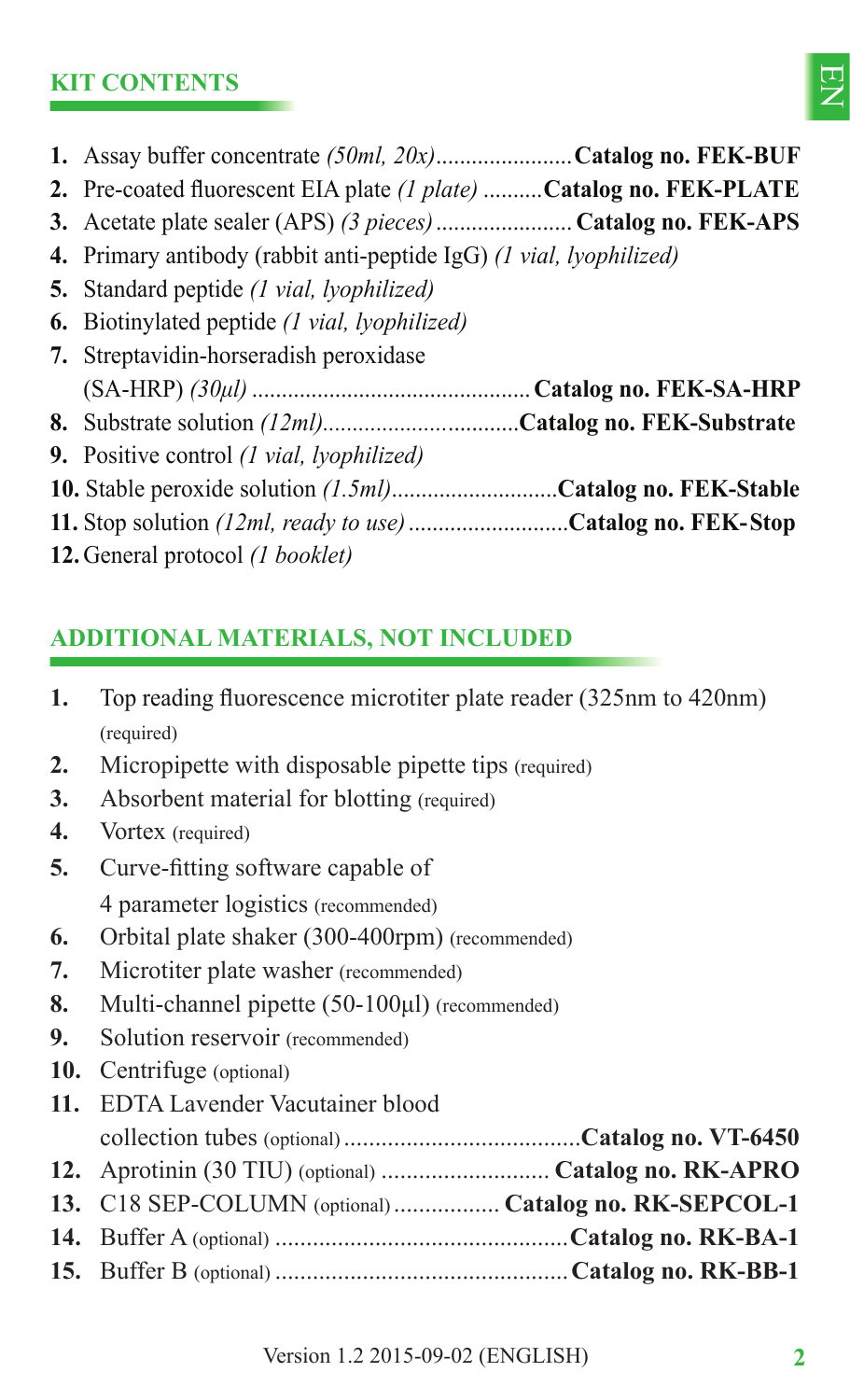#### $\Xi$ **STORAGE**

- **1.** Store the kit at 4°C upon receipt. Do not freeze. Unopened test kits will remain stable until the expiration date, provided it is stored as previously described.
- **2.** It is highly recommended that all solutions be used as soon as possible after reconstitution. Rehydrated solutions of the standard, biotinylated peptide, or primary antibody should be used within 5 days (4°C). Standard dilutions must be prepared immediately prior to performing the assay.
- **3.** Any unused strips/columns may be removed from the pre-coated immunoplate. Please place strips back in the original zip-lock foil pouch with a dessicant, reseal, and store at 4°C. Do not allow moisture to accumulate on the wells.
- **4.** If necessary, store the 1x assay buffer, any reconstituted solutions of standard peptide, biotinylated peptide, antibody and SA-HRP at 4°C.

# **SAEFTY PRECAUTIONS**

- **1.** The kit contains a preservative which may be an irritant. Wear gloves while working with or handling these reagents.
- **2.** To minimize the risk of microbial contamination, safety goggles and/or gloves should be worn at all times.

# **DISPOSAL OF REAGENTS**

Dispose of reagents according to local requirements.

Phoenix Pharmaceuticals, Inc. guarantees that its products conform to the information contained in this publication. The purchaser must determine the suitability of the product for their particular needs and establish optimum sample concentrations.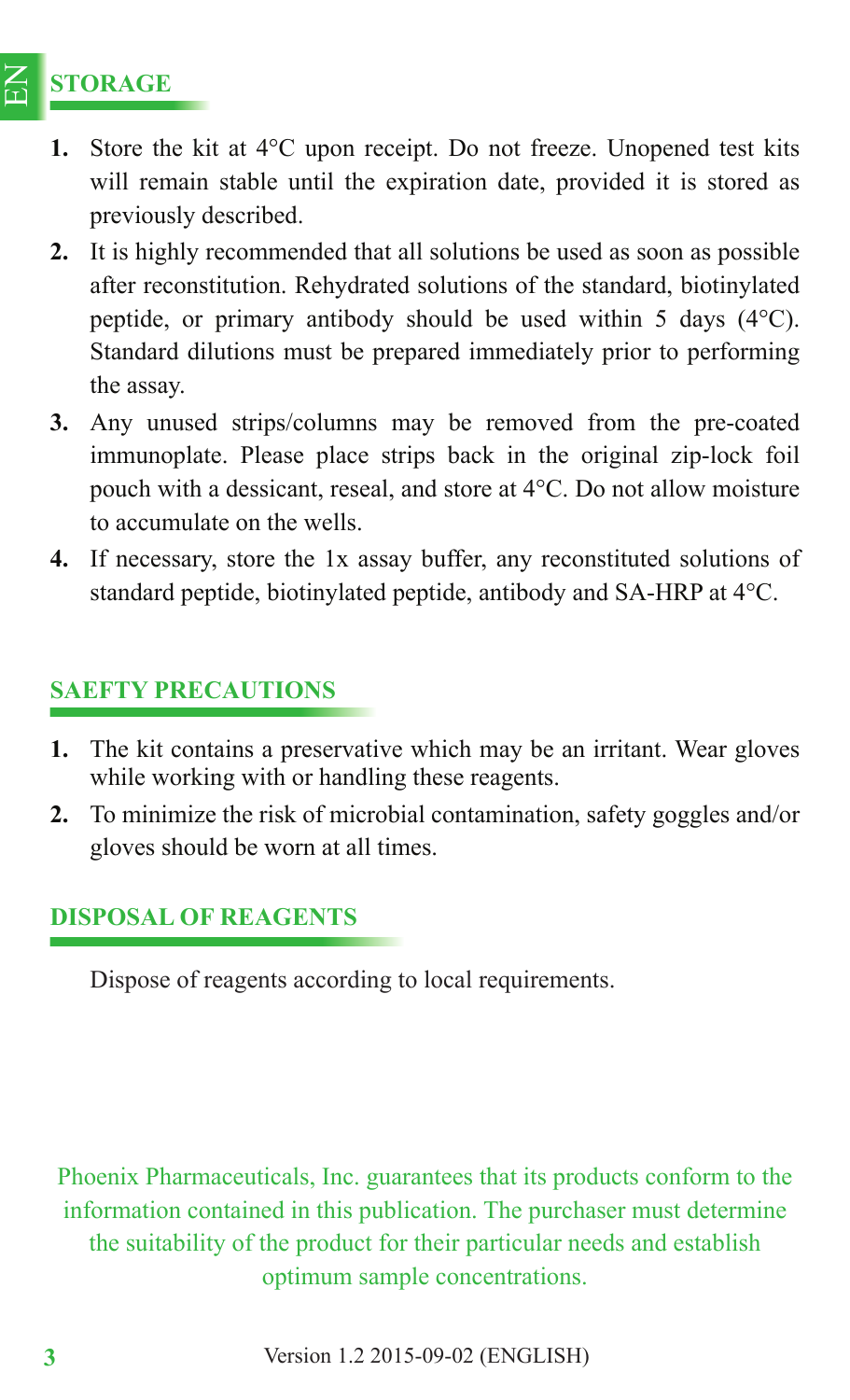## **INTRODUCTION**



This kit is designed to measure the concentration of a specific peptide and its related peptides based on the principle of a "competitive" enzyme immunoassay. The kit is used as an aid in the detection of various antigens in human samples.

# **GENERAL PRINCIPLE OF FLUORESCENT ENZYME IMMUNOASSAY**

The immunoplate in this kit is pre-coated with a secondary antibody, whose nonspecific binding sites are blocked. The secondary antibody can bind to the Fc fragment of the primary antibody added to each well of the plate. This primary antibody's Fab fragment will then be competitively bound by both the biotinylated peptide and the targeted peptide in either the standard peptide solution or the unknown sample. The biotinylated peptide interacts with streptavidin-horseradish peroxidase (SA-HRP) which catalyzes the substrate solution. The resulting fluorescence intensity is directly proportional to the amount of biotinylated peptide-SA-HRP complex, but inversely proportional to the amount of the targeted peptide (in either the standard peptide solution or the unknown sample). This is due to competition between the biotinylated peptide and the target peptide for binding with the primary antibody. A standard curve can be established by plotting the measured RFU. as a function of the various known standard peptide concentrations. Unknown peptide concentration in samples can then be determined via extrapolation based on this standard curve.



**Figure 1. Diagram of the molecular interactions used in this kit**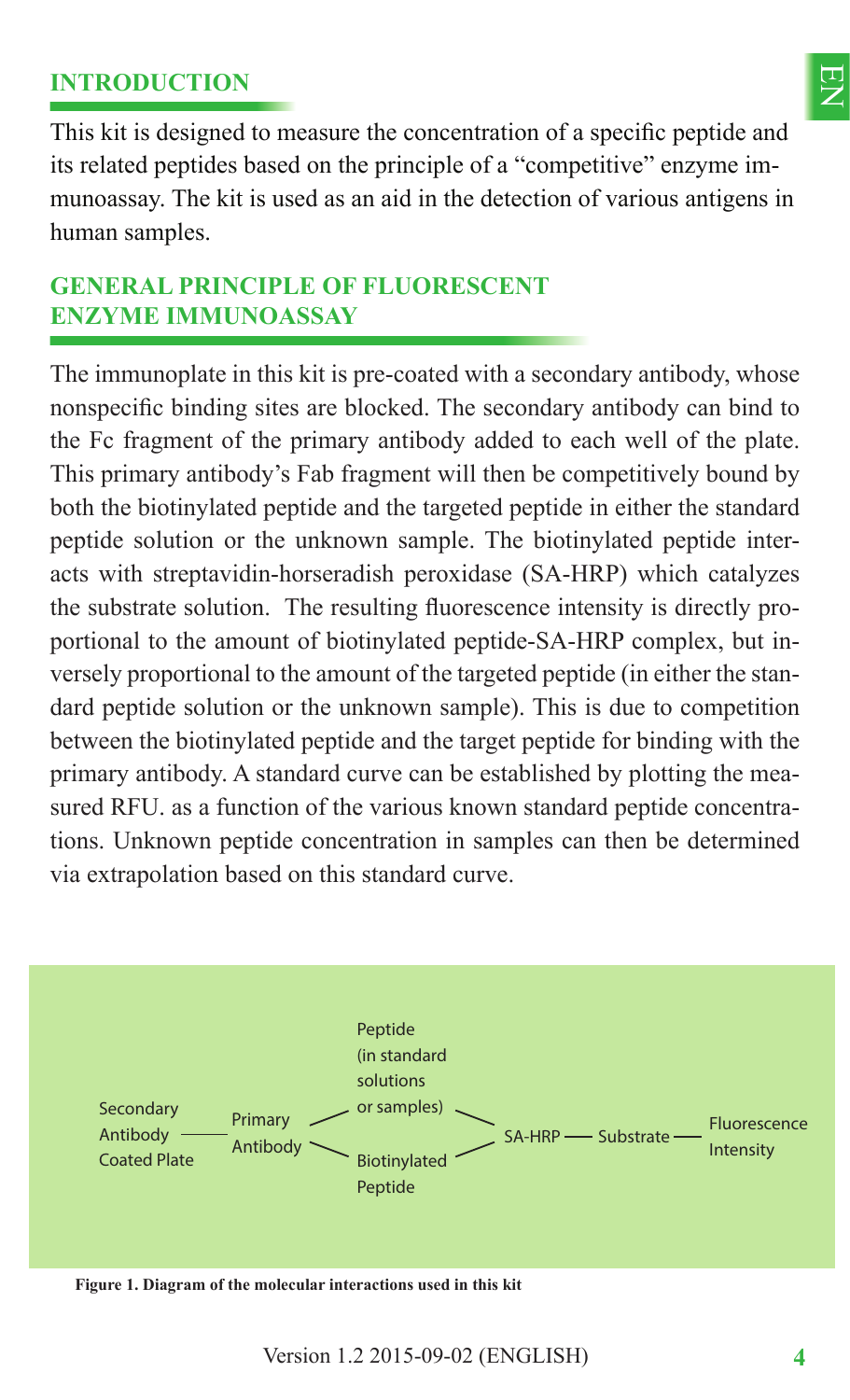# **SUMMARY OF ASSAY PROTOCOL**

Add 50 $\mu$ I/well of standard, sample, or positive control, and 25 $\mu$ I primary antibody except the **Blank** wells Incubate overnight (approximately 16-24 hours) at 4°C Add 25ȝl/well of biotinylated peptide except the **Blank** wells Add 100µl/well of SA-HRP solution Incubate at room temperature (20-23°C) for 1 hour Wash immunoplate 4 times with  $350 \mu$ l/well of 1x assay buffer Add 100µl/well of prepared substrate solution Incubate at room temperature (20-23°C) for 15-20 minutes Terminate reaction with 100µl/well of stop solution Measure relative fluorescence intensity of each well & calculate results. Incubate at room temperature (20-23°C) for 1.5 hours Wash immunoplate 4 times with  $350 \mu$ l/well of 1x assay buffer

A fluorescent microplate reader (325nm - 420nm) capable of top reading is required to measure fluorescence during this assay. Please consult the fluorescence microtiter plate reader's user manual for specific instrument capabilities and settings prior to performing the assay.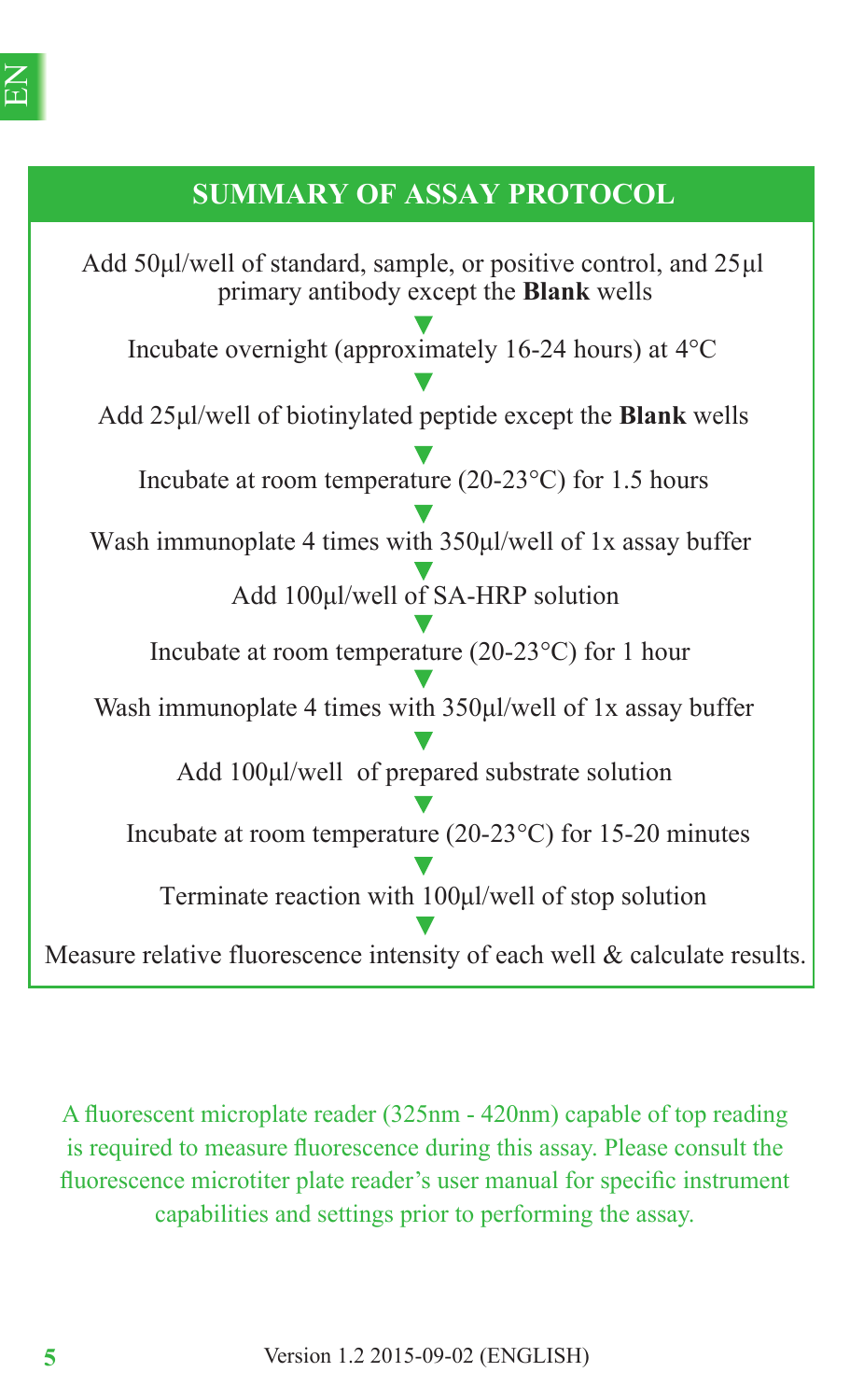巴<br>又 Note: Read this protocol in its entirety before starting the assay. Each kit contains reagents sufficient for 96 wells and is capable of assaying 40 duplicate samples.

### **ASSAY PROTOCOL**

- Note: The kit and all its components should be equilibrated to room temperature (20-23ºC) before opening any vials and starting the assay. Before opening any microcentrifuge tubes for reconstitution, briefly centrifuge at  $\sim$ 3,000rpm for 5 seconds to ensure that all the lypholized material is at the bottom of the tube.
- **1.** Dilute the 20x EIA buffer concentrate with 950ml of distilled water. Mix thoroughly before use. This will be the 1x assay buffer solution used to dilute or reconstitute all other samples and reagents during the assay.
	- Note: If crystals appear in the 20x assay buffer, the bottle can be placed in a warm water bath for approximately 30 minutes or until no crystals are visible.
- **2.** Reconstitute the standard peptide in 1ml of the 1x assay buffer and vortex thoroughly. Allow the solution to sit at least 10 minutes at room temperature (20-23°C) to completely dissolve in solution. This will be the standard stock solution. Vortex immediately before use.
- **3.** Reconstitute the primary antibody with 1x assay buffer and vortex thoroughly. Refer to the QC data sheet for specific instructions on **rehydrating the primary antibody.** Allow the solution to sit for at least 5 minutes at room temperature to completely dissolve. Vortex again before use.
- **4.** Reconstitute the positive control with 1x assay buffer and vortex thoroughly. **Refer to the OC data sheet for specific instructions on rehydrating the positive control.** Allow the solution to sit for at least 5 minutes at room temperature to completely dissolve. Vortex again before use.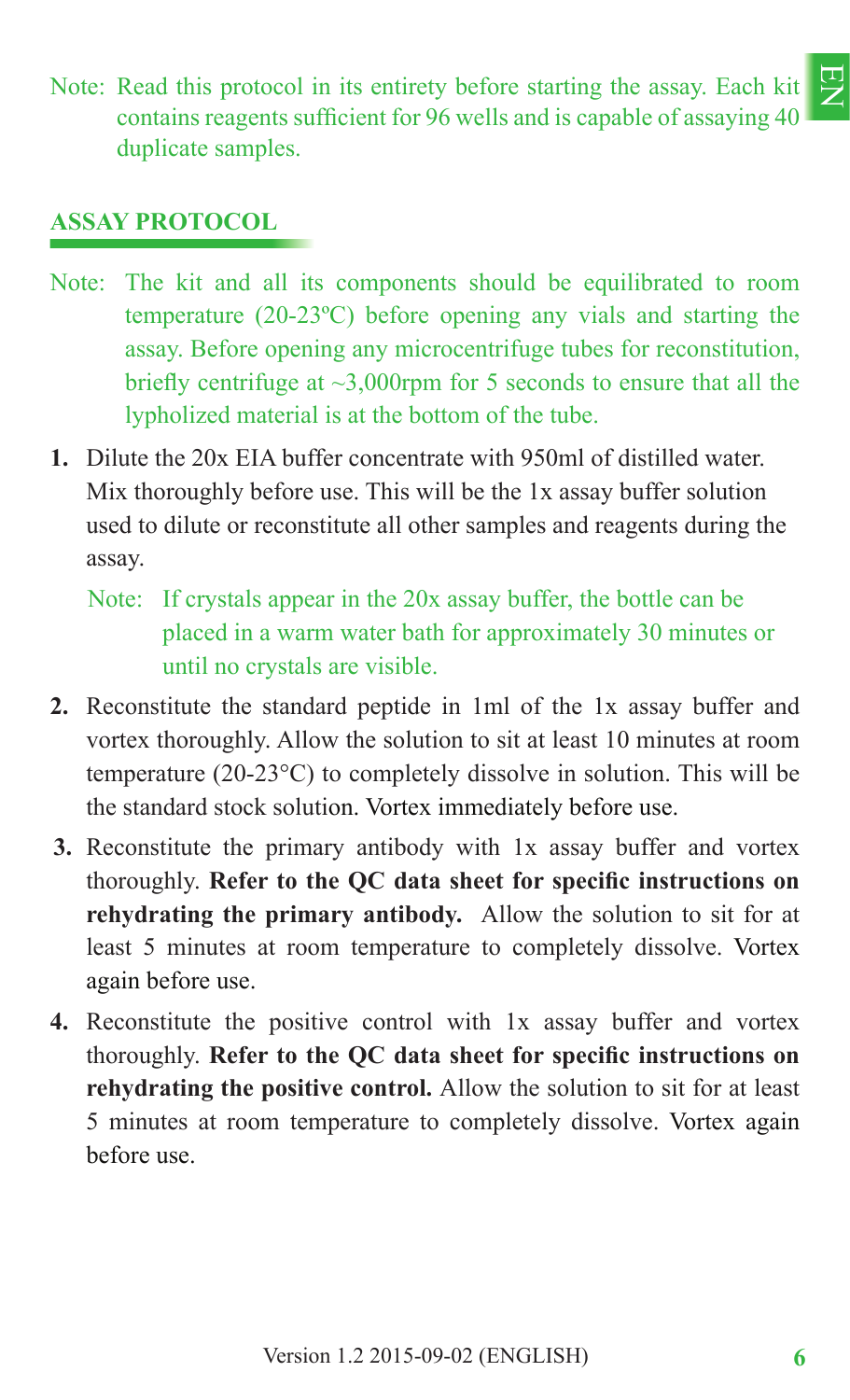- $\Xi$ **5.** Prepare the standard dilutions from the rehydrated standard peptide as shown in Figure 2 and Figure 4 below. Vortex each tube thoroughly after each serial dilution.
	- **6.** Leave wells A1 and A2 on the immunoplate empty as blanks.
	- **7.** Add 50μl of 1x assay buffer into wells B1 and B2. These will represent total binding.

| <b>Standard</b><br><b>ID</b> / Number | 1x Assay Buffer<br><b>Volume</b> | <b>Standard</b><br><b>Peptide Volume</b> | <b>Concentration</b> |  |  |  |
|---------------------------------------|----------------------------------|------------------------------------------|----------------------|--|--|--|
| <b>Stock</b>                          | $1000$ ul                        | (powder)                                 | $1,000,000$ pg/ml    |  |  |  |
| #1                                    | $900 \mu l$                      | 100µl of stock                           | $100,000$ pg/ml      |  |  |  |
| #2                                    | $900 \mu l$                      | 100 $\mu$ l of #1                        | $10,000$ pg/ml       |  |  |  |
| #3                                    | 900 <sub>µ</sub>                 | 100 $\mu$ l of #2                        | $1,000$ pg/ml        |  |  |  |
| #4                                    | $900 \mu l$                      | 100µl of #3                              | $100$ pg/ml          |  |  |  |
| #5                                    | $900 \mu l$                      | 100µl of #4                              | 10 <sub>pg</sub> /ml |  |  |  |
| #6                                    | 900 <sub>µ</sub>                 | 100µl of #5                              | 1 <sub>pg</sub> /ml  |  |  |  |

#### *Prepare peptide standard solutions as follows:*





**Figure 3. Immunoplate loading map** Figure 4. Visual guide of the standard dilutions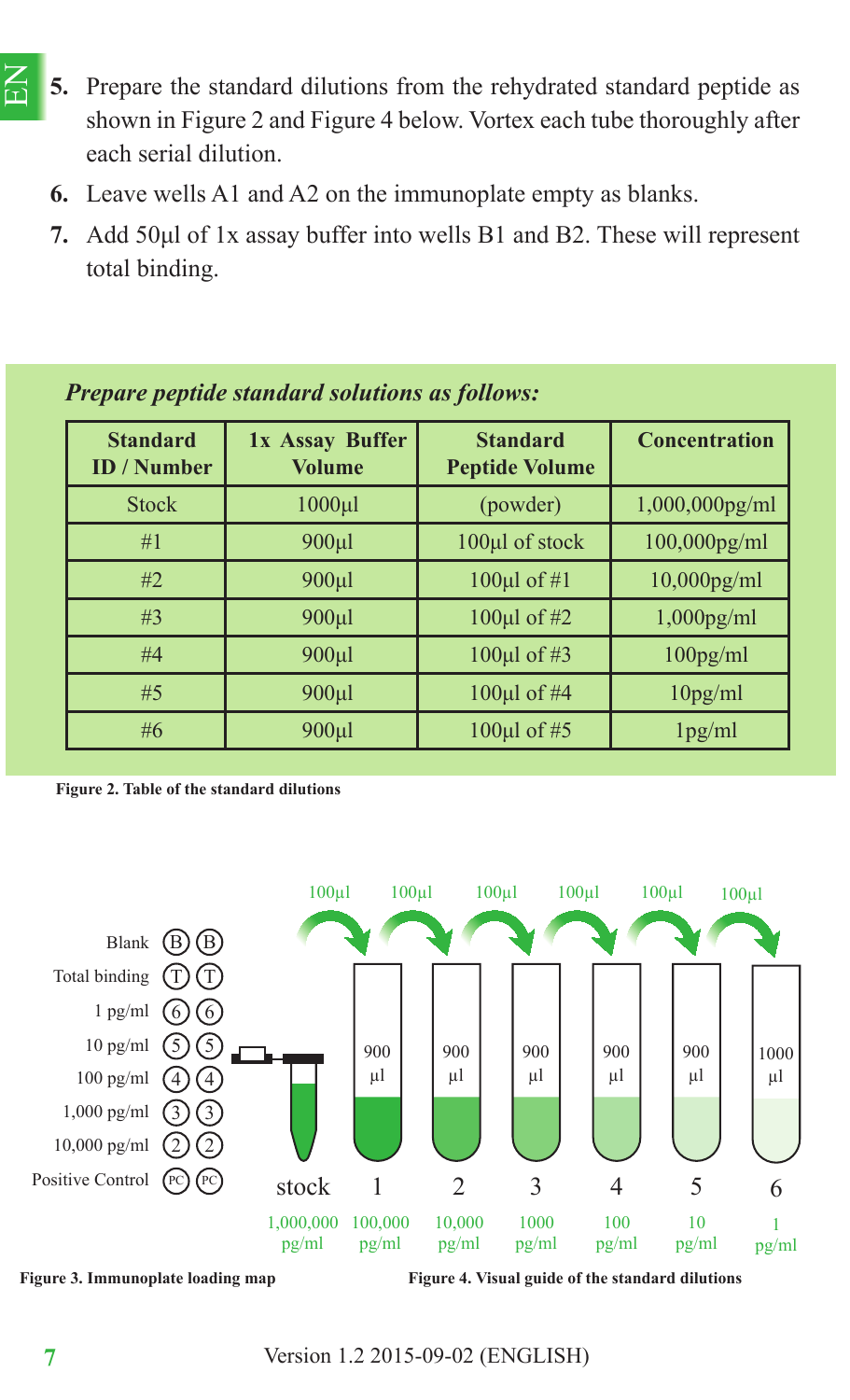

**8.** Add 50μl of the least concentrated peptide standard solution (#6) to wells C1 and C2. Next, add peptide standard #5 into wells D1 and D2, and so forth, continuing in the opposite order of the standard dilution.

Note: Standard peptides should always be assayed in duplicate.

- **9.** Add 50μl of rehydrated positive control into wells H1 and H2. Note: Positive controls should always be assayed in duplicate.
- **10.** Add 50μl of any unknown/prepared samples into their designated wells, again in duplicate.
	- Note: Each laboratory must determine the appropriate dilution factors and preparation for their samples to ensure that peptide levels are detectable and within the linear range of the standard curve.
- **11.** Add 25μl of rehydrated primary antibody into each well **except** the blank wells (A1 and A2).

Note: A multi-channel pipette is **NOT** recommended to load the primary antibody.

**12.** Seal the immunoplate with an acetate plate sealer (APS). Incubate the immunoplate overnight (approximately 16-24 hours) at 4°C.

Note: Please wait 16 to 24 hours before continuing with the assay protocol.

- **13.** Reconstitute the biotinylated peptide with 1x assay buffer and vortex thoroughly. Refer to the QC data sheet for specific instructions on **rehydrating the biotinylated peptide.** Allow the solution to sit for at least 5 minutes at room temperature to completely dissolve.
- **14.** Remove the APS from the immunoplate. Do **NOT** wash the immunoplate or discard the contents of the wells.
- **15.** Add 25μl of rehydrated biotinylated peptide into each well **except** the blank wells (A1 and A2).

Note: A multi-channel pipette is **NOT** recommended to load the biotinylated peptide.

- **16.** Reseal the immunoplate with an APS. Incubate for 1.5 hours at room temperature (20-23°C).
	- Note: Orbital shaking at 300-400 rpm is recommended for the duration of the incubation.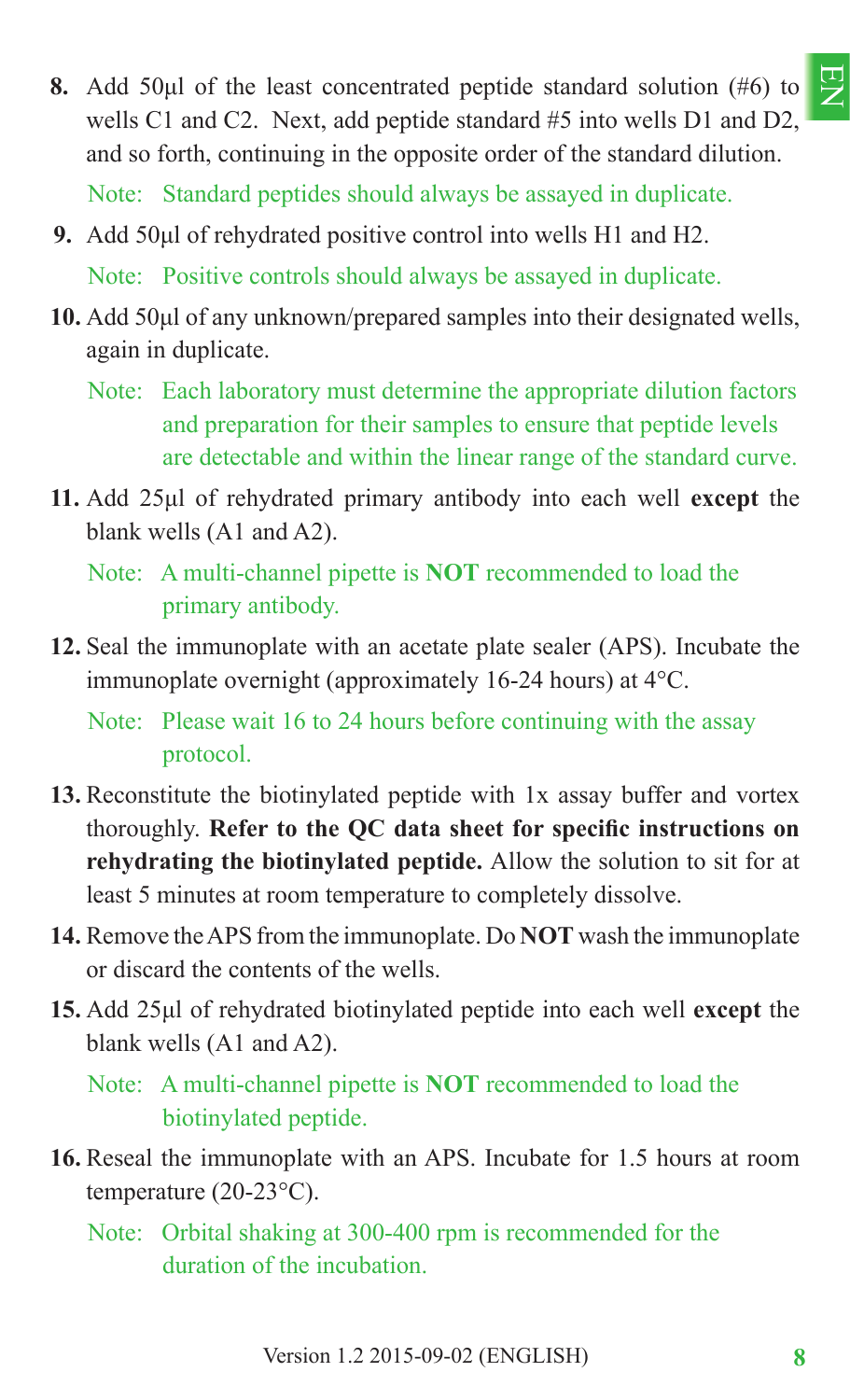- $\Xi$ **17.** Centrifuge the SA-HRP vial (3,000-5,000 rpm) for 5 seconds. Pipette 12μl of SA-HRP into 12ml of 1x assay buffer and vortex the solution thoroughly.
	- **18.** Remove the APS from the immunoplate and discard the contents of the wells. Wash each well with 350μl of 1x assay buffer, discard the buffer, invert the immunoplate, and blot the plate dry. Repeat 4 times.
	- **19.** Add 100μl of SA-HRP solution into each well.
	- **20.** Reseal the immunoplate with an APS. Incubate for 1 hour at room temperature (20-23°C).

Note: Orbital shaking at 300-400 rpm is recommended for the duration of the incubation.

- **21.** Mix 9 parts substrate solution with 1 part stable peroxide solution. This working substrate solution is stable for 24 hours at room temperature  $(20-23\text{°C})$ .
- **22.** Remove the APS from the immunoplate and discard the contents of the wells. Wash each well with 350μl of 1x assay buffer, discard the buffer, invert the immunoplate, and blot the plate dry. Repeat 4 times.
- **23.** Add 100μl of the working substrate solution into each well. Gently tap the immunoplate to ensure thorough mixing.
- **24.** Reseal the immunoplate with an APS. Incubate for 15-20 minutes at room temperature (20-23°C).

Note: Orbital shaking at 300-400 rpm is recommended for the duration of the incubation.

- **25.** Remove the APS from the immunoplate. Do **NOT** wash or the immunoplate or discard the contents of the wells.
- **26.** Add 100μl of stop solution into each well to stop the reaction. Gently tap the plate to ensure thorough mixing.

Note: Proceed to the next step within 20 minutes.

- 27. Load the immunoplate onto a fluorescence microtiter plate reader and measure the relative fluorescence units (RFU) of each well.
	- Note: The excitation and emission maxima for the working substrate solution are 325nm and 420nm, respectively. Wavelengths between 315nm and 340nm for excitation, and 370nm and 470nm for emission can also be used for measurements.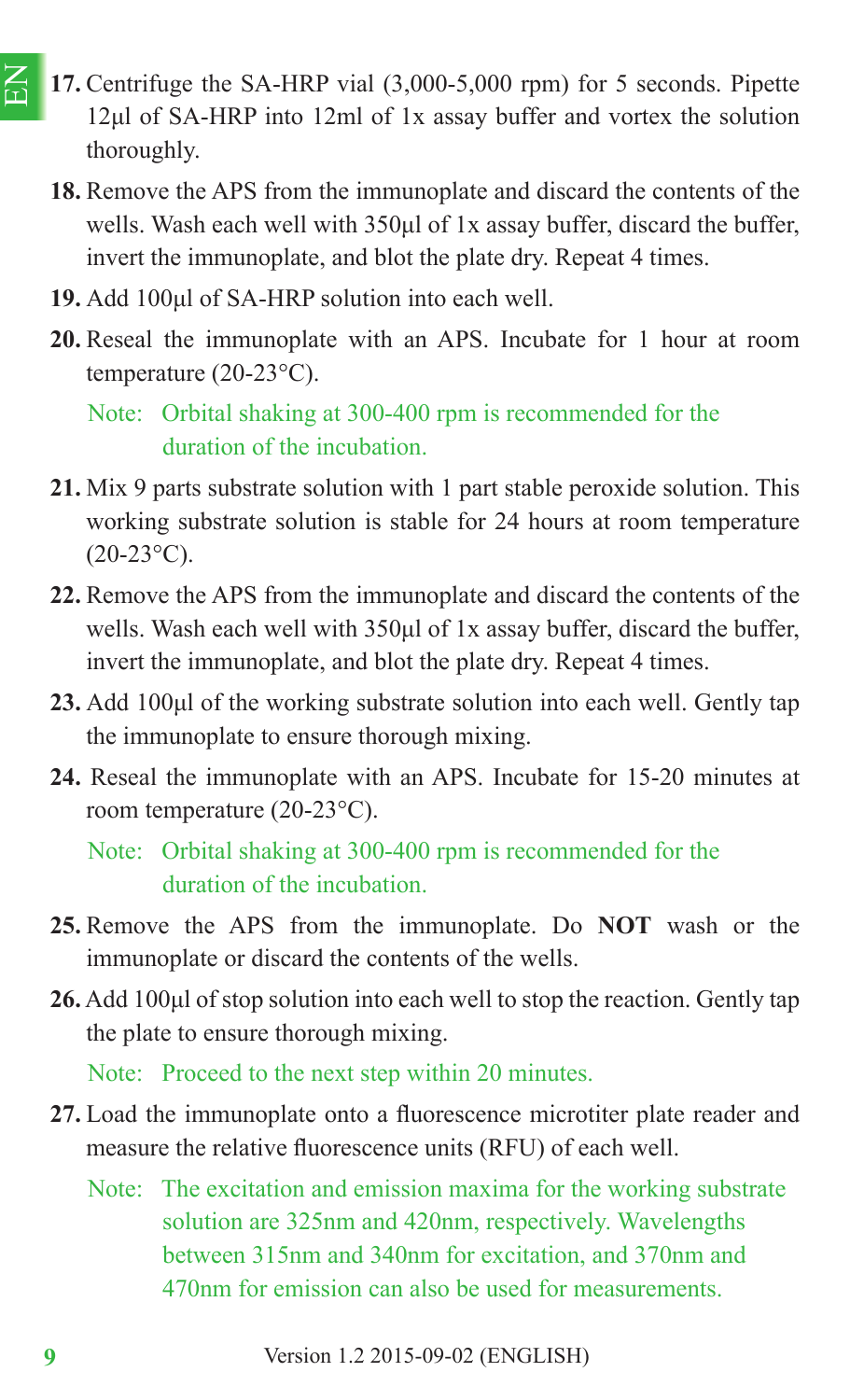# **ADDITIONAL RECOMMENDATIONS**



- Reagents of different lot numbers should never be mixed.
- Plasma, serum, culture media, tissue homogenate, CSF, urine, or any biological fluid can be assayed as long as samples are prepared appropriately and the level of peptide in the sample is high enough for the sensitivity of the specific kit.
- High levels of interfering proteins may cause variations within sample results. Therefore, it is imperative to select the appropriate sample preparation procedure to obtain optimal results. Please consult literature for specific methodology.
- When handling the plate, avoid touching the bottom. Any fingerprints or blots may affect the RFU readings.
- Manual washing may cause high duplicate coefficient variations. To reduce this factor, liquid from the plate should be removed by inverting and blotting the plate on an absorbent material.
- Each time a new tip is used, make sure the tip is secure and free of air bubbles. For better intra-assay variation, aspirate and expel a reagent or sample back into its container a few times to wet the pipette walls prior to loading the pipette.
- Avoid submerging the whole pipette tip into reagents and samples. Droplets can accumulate at the end of the tip, causing an excess of solution to be loaded into the well and affecting assay results.
- Performing this procedure outside of the recommended room temperature (20-23°C) may affect assay results.
- Fluorometric units are typically defined as relative fluorescence units (RFU) because the integrated signal is dependent on instrument settings. Please consult the fluorescence microtiter plate reader's user manual for specific instrument capabilities and settings.
- Any modifications to the existing protocol (i.e. standard dilutions, pipetting technique, washing technique, incubation time or temperature, storage conditions, and kit expiration) may affect the sensitivity, specificty and results of the assay.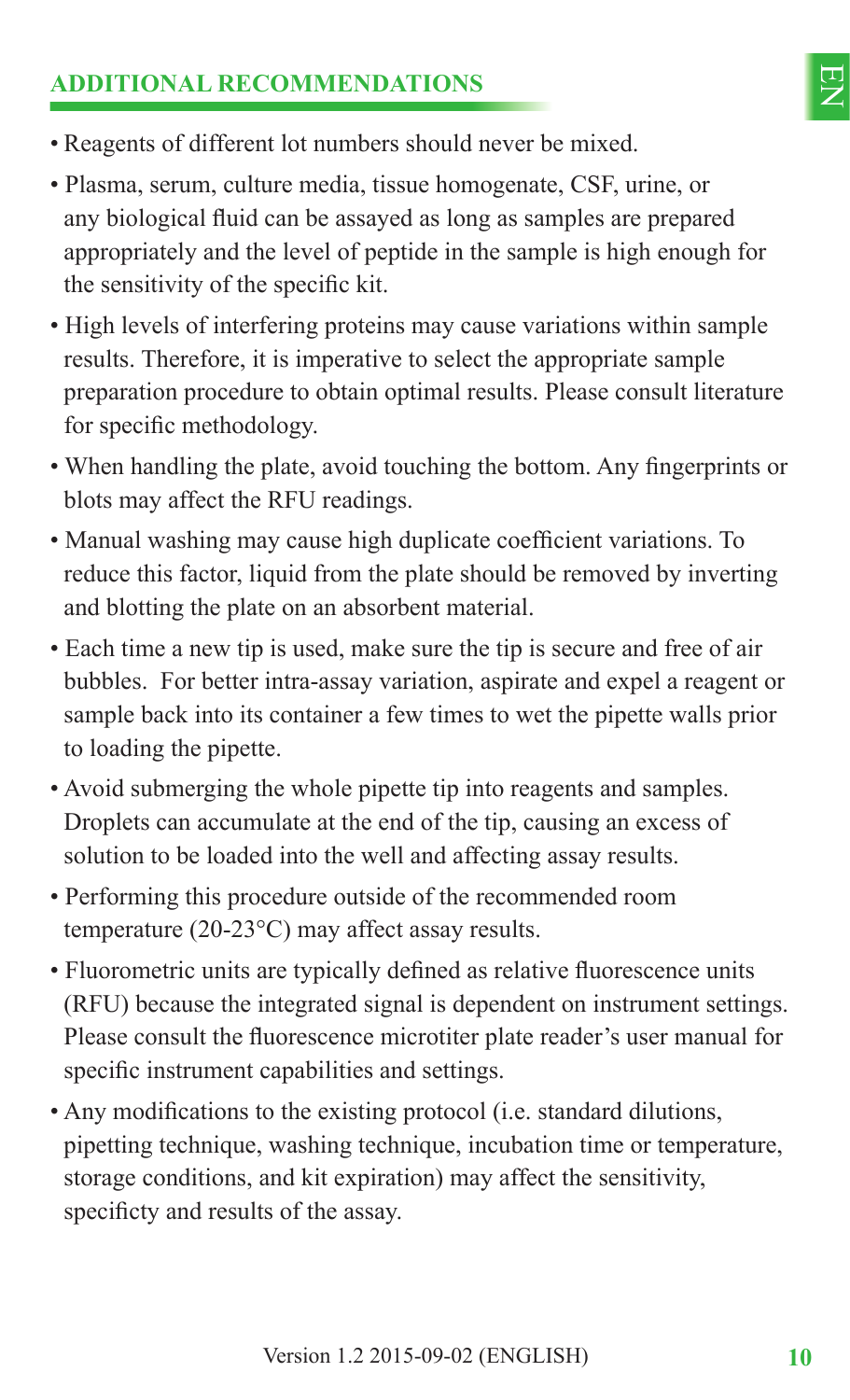#### $\Xi$ **CALCULATION OF RESULTS**

- **1.** Label the X-axis (log scale) with the concentration of standards #6 through  $#2$  (1 to 10,000 pg/ml).
- **2.** Label the Y-axis (linear scale) as relative fluorescence units (RFU).
- **3.** Average all duplicate readings (standards, positive control, samples) and substract the average blank RFU reading.
- **4.** Plot the RFU measurement for each standard peptide concentration directly above its X-axis coordinate.
- **5.** Draw the best fit curve through these data points. This standard curve will have an reverse sigmoidal shape. It should show an inverse relationship between peptide concentration and absorbance. As the standard peptide concentration increases, fluorescence intensity will decrease.

Note: Use of curve-fitting software capable of 4 parameter logistics or log-logit functionality is strongly recommended.

- **6.** To determine the peptide concentration in any unknown samples, first locate its RFU measurement on the Y-axis. Draw a horizontal line across the graph from that RFU measurement to the intersection with the standard curve. The X-axis coordinate at this intersection point will correspond to the peptide concentration (pg/ml) in the assayed sample.
	- Note: Multiply the calculated peptide concentration by any concentrating or dilution factor(s) used while preparing the original sample.
- **7.** Refer to the QC Data Sheet for acceptable values of the positive controls. If positive control values are not within the specified range as stated on QC Data Sheet, then the assay is invalid.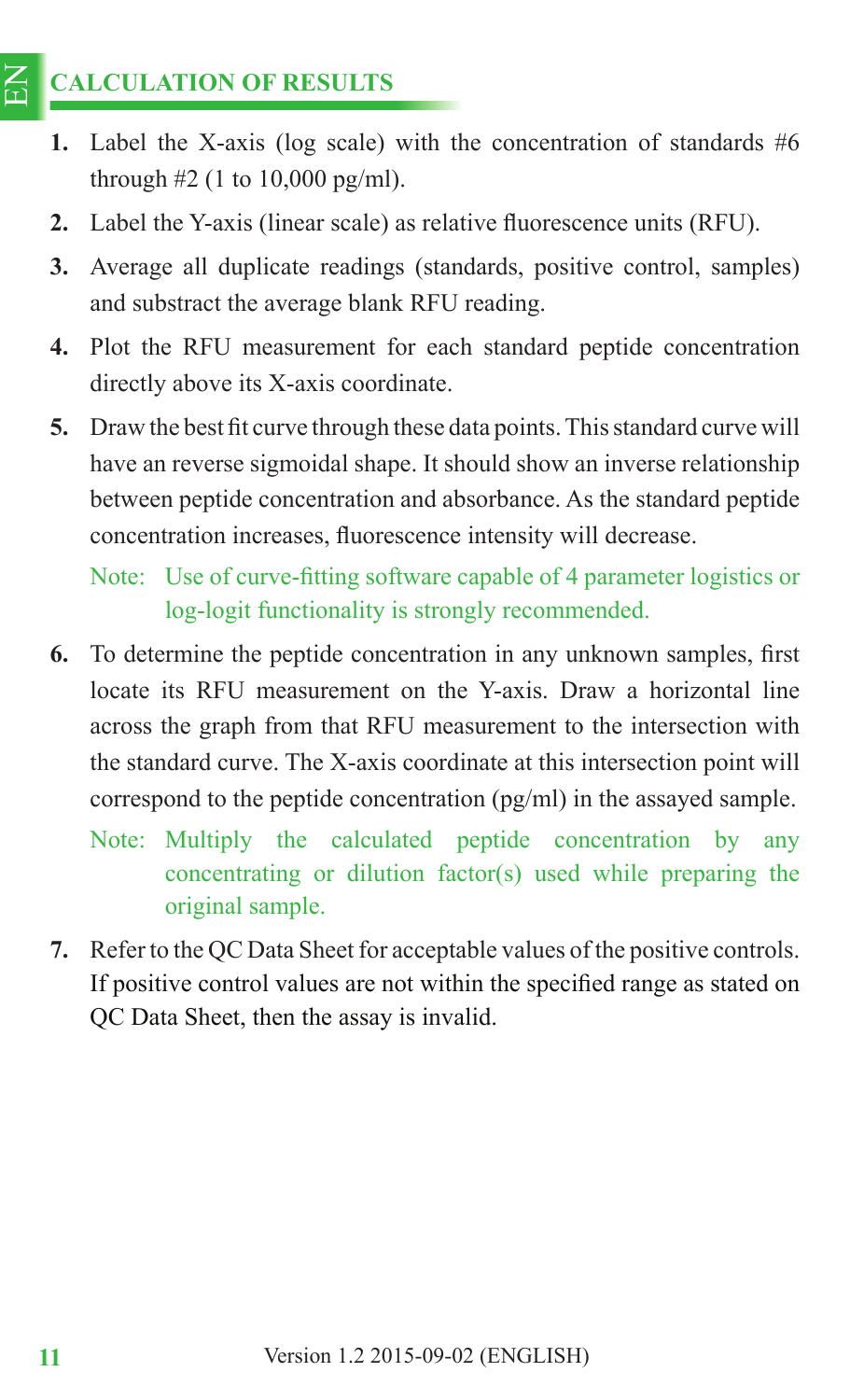

Note: For most samples, peptide extraction is recommended. This will help eliminate interfering molecules found in biological fluids, and allow for sample dilution or concentration.

### **General Blood Withdrawal and Plasma Collection:**

- **1.** Collect blood samples into Lavendar Vacutainer tubes (Catalog no. VT-6450), which contain EDTA and can hold up to 7ml of blood.
- **2.** Gently rock the Lavendar Vacutainer tubes several times immediately after collection of blood to avoid coagulation.
- **3.** Transfer the blood to centrifuge tubes containing Aprotinin (Catalog no. RK-APRO), and gently rock several more times to inhibit the activity of proteases.
	- Note: 0.6 TIU, or 100μl, of Aprotinin per 1ml of blood collected is recommended. If the Lavendar Vacutainer tubes are centrifugesafe, the Aprotinin may be added directly to them.
- **4.** Centrifuge the blood at 1,600 x g for 15 minutes at 4°C and collect the plasma.

Note: Plasma can be kept at -70°C and will remain stable for up to one month.

- **5.** For peptide extraction, acidify the plasma with an equal amount of Buffer A (Catalog no. RK-BA-1). Mix and centrifuge at 6,000 to 17,000 x g for 20 minutes at 4°C. This will be loaded onto the C-18 SEP-**COLUMN** 
	- Note: At least 1ml of plasma for peptide extraction is recommended. It may be possible to perform the extraction using smaller volumes as long as volumes of reconstituting and eluting buffer are adjusted accordingly.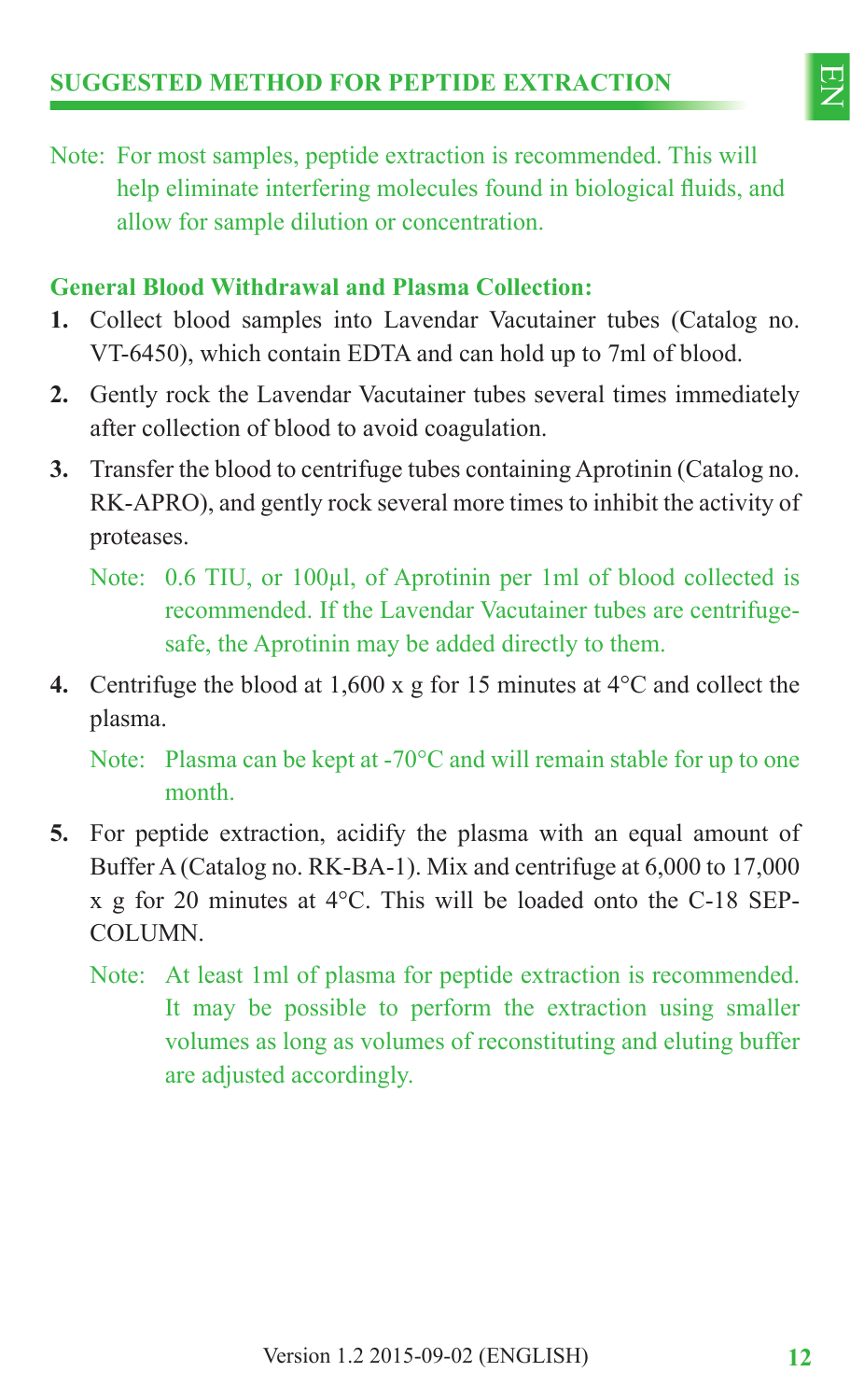### **General Tissue Preparation:**

- **1.** Boil tissue in 75% HoAc (Acetic Acid) for 20 minutes at 100°C.
- **2.** Homogenize tissue in lysis buffer, usually with a low pH.
- **3.** Centrifuge the tissue homogenate at 12,000rpm for 20 to 30 minutes at  $4^{\circ}$ C.
- **4.** For peptide extraction, take 1ml of supernatant and combine with 1ml of Buffer A (Catalog no. RK-BA-1) to acidify sample. Centrifuge at 6,000 to 17,000 x g for 20 minutes and collect the supernatant. This will be loaded onto the C-18 SEP-COLUMN. Performing the centrifugation on ice helps to inhibit peptidases.
	- Note: If a separate protein assay is required, designate and remove an aliquot before addition of Buffer A. This buffer contains materials which may interfere with protein analysis.

### **Extraction of Peptides from Sample:**

- **1.** Equilibrate a SEP-COLUMN containing 200mg of C18 (Catalog no. RK-SEPCOL-1). Wash with 1ml of Buffer B (Catalog no. RK-BB-1) once, followed by 3ml of Buffer A three (3) times.
- **2.** Load the acidified sample (plasma, serum, tissue, etc.) solution onto the pre-equilibrated C-18 SEP-COLUMN.
- **3.** Slowly wash the column with 3ml of Buffer A twice and discard the wash.
- **4.** Elute the peptide slowly with 3ml of Buffer B once and collect the eluant into a polystyrene tube.
	- Note: Ensure there is a constant flow for all solutions during the extraction procedure. For optimal sample processing and recovery, do not allow air bubbles to enter the C-18 matrix.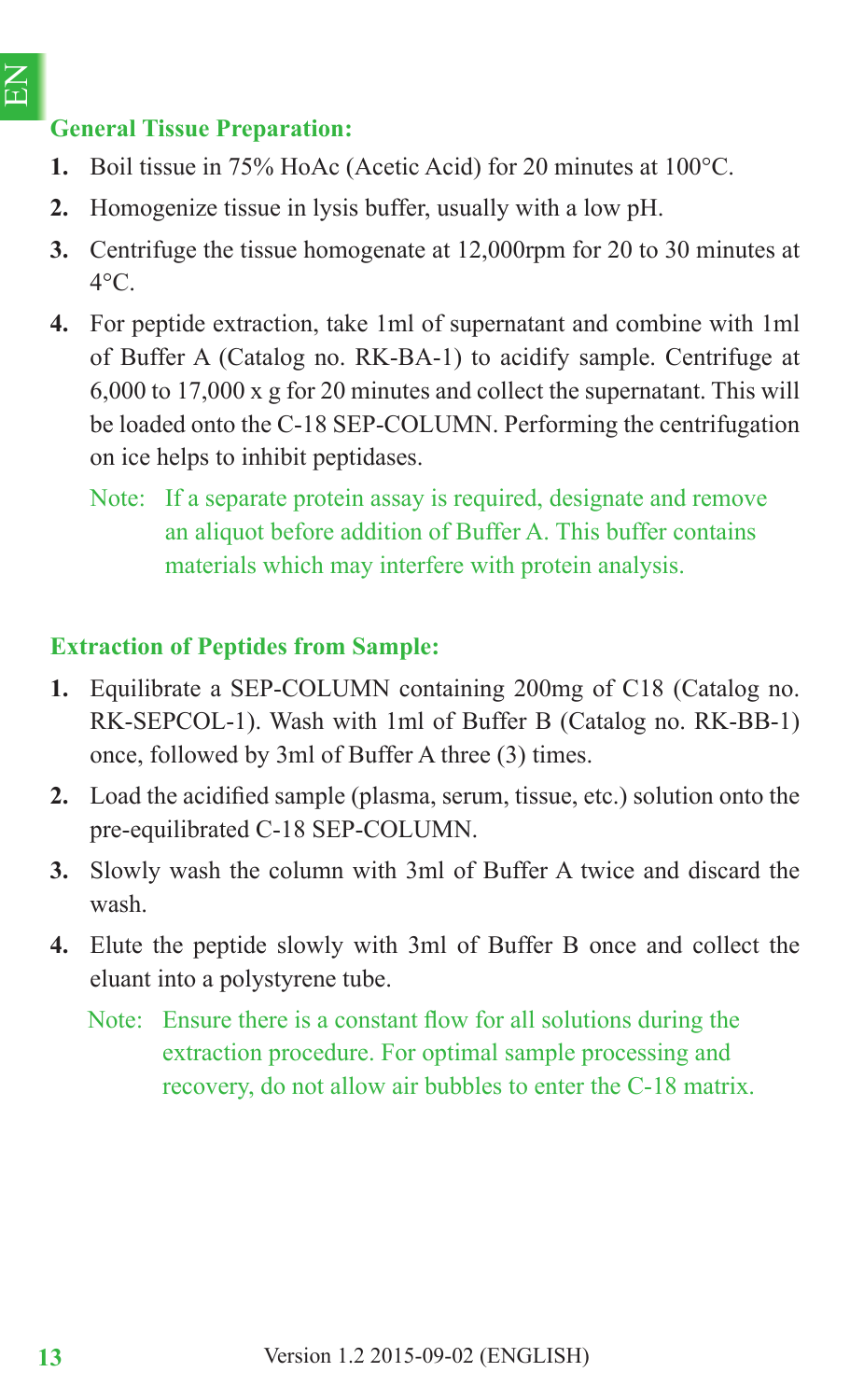- **5.** Evaporate eluant to dryness in a centrifugal concentrator or by a suitable substitute method.
	- Note: A combination of a centrifugal concentrator (i.e. Speedvac) and a lyophilizer (freeze-dryer) produces the best results. First, use a centrifugal concentrator to dry the sample for approximately 15 minutes, removing the organic layer. Snap-freeze the remaining sample and freeze-dry overnight using a lyophilizer. If a centrifugal concentrator is not accessible, freeze-drying overnight using a lyophilizer will be sufficient.
- **6.** Keep the dried extract at -20°C and perform the assay as soon as possible. Use the 1x assay buffer to reconstitute the dried extract to the desired concentration. If the peptide value does not fall within the range of detection, dilute or concentrate the sample accordingly.
	- Note: For example, if 1ml of plasma was extracted, dried, and then reconstituted in 250μl of 1x assay buffer, then the original sample would have now have undergone a 4x concentration.

### **REFERENCES**

- **1.** Porstmann, T. and Kiessig, S.T., Enzyme Immunoassay Techniques, An Overview, *Journal of Immunological Methods*, 150: 5-21 (1992).
- 2. Avrameas, S., Amplification Systems in Immunoenzymatic Techniques, *Journal of Immunological Methods*, 150: 23-32 (1992).
- **3.** Hofbauer KH, Jensen BL, Kurtz A, Sandner P. Tissue hypoxygenation activates the adrenomedullin system in vivo. *Am J Physiol Regul Integr Comp Physiol*. 2000 Feb;278(2):R513-9.